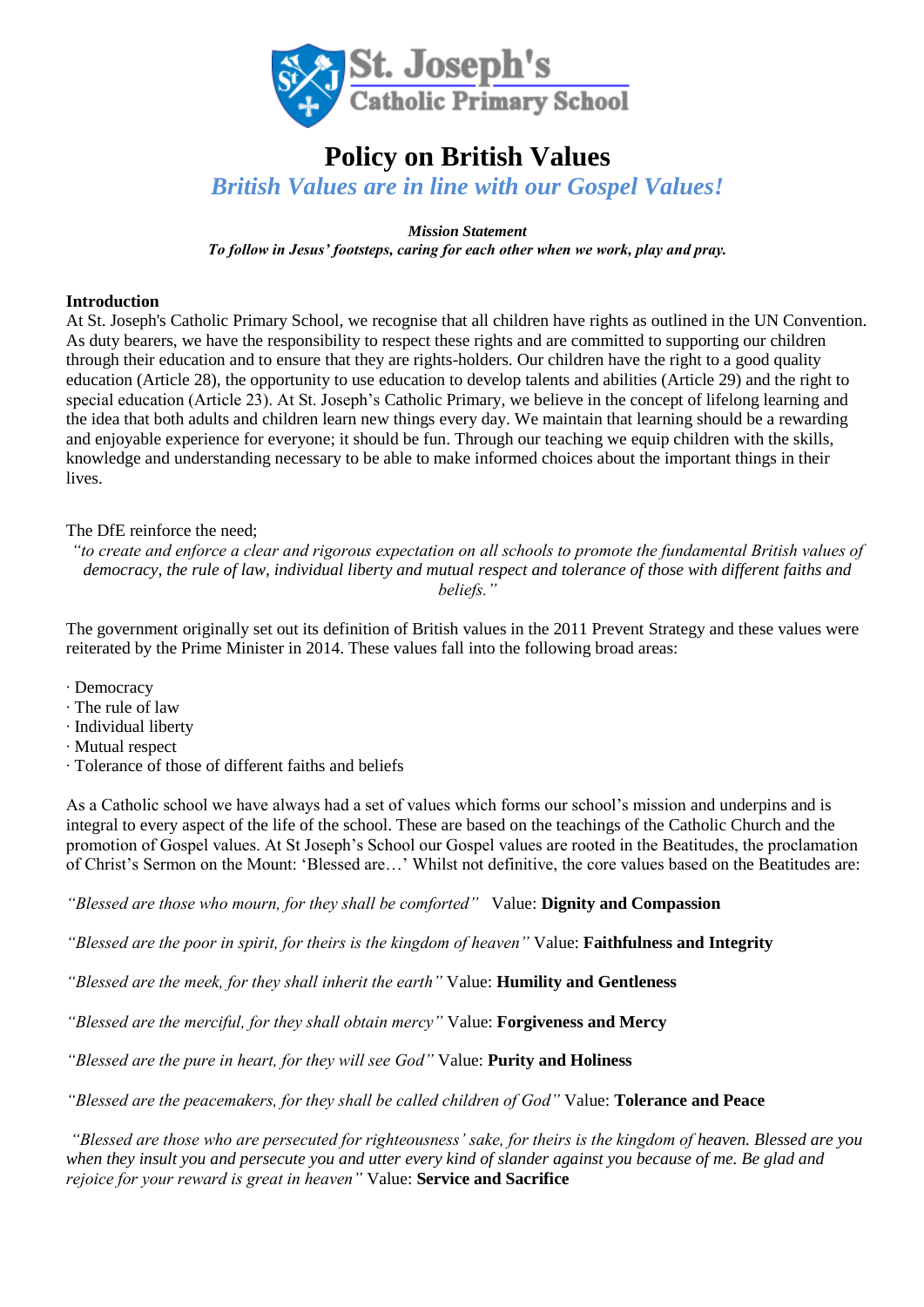At St Joseph's School we actively promote these values by:

∙ Working with parents and Holy Trinity / Sacred Heart Parishes to give the children in our care a knowledge of their faith and to guide them in the practice of their faith.

∙ Encouraging the growth of a community based upon Gospel values, where each member has the opportunity to explore their faith.

∙ Providing an environment where each child is valued as an individual and has the opportunity to develop to their full potential.

∙ Developing a community where every members' needs, talents and qualities are appreciated.

∙ Encouraging the development of a professional, motivated and mutually supportive staff who hold high expectations of our pupils.

∙ Setting and maintaining high standards of discipline, courtesy and general moral values which allow the whole school community to function effectively. Our aim is that each child can, in due course, take on a responsible role in society.

∙ Providing a non-sexist, non-racist atmosphere which engenders tolerance and respect for other races, religions and life-styles.

∙ Fostering links between home, school and parishes for the benefit of our children.

Ensuring that the children understand that the Equality Act protects people against discrimination because of the nine protected characteristics that we all have:

- [age](https://www.equalityhumanrights.com/en/advice-and-guidance/age-discrimination)
- [disability](https://www.equalityhumanrights.com/en/advice-and-guidance/disability-discrimination)
- [gender reassignment](https://www.equalityhumanrights.com/en/advice-and-guidance/gender-reassignment-discrimination)
- [marriage and civil partnership](https://www.equalityhumanrights.com/en/advice-and-guidance/marriage-and-civil-partnership-discrimination)
- [pregnancy and maternity](https://www.equalityhumanrights.com/en/our-work/managing-pregnancy-and-maternity-workplace)
- [race](https://www.equalityhumanrights.com/en/advice-and-guidance/race-discrimination)
- [religion or belief](https://www.equalityhumanrights.com/en/advice-and-guidance/religion-or-belief-discrimination)
- [sex](https://www.equalityhumanrights.com/en/advice-and-guidance/sex-discrimination)
- [sexual orientation](https://www.equalityhumanrights.com/en/advice-and-guidance/sexual-orientation-discrimination)

To summarise, as a Catholic School we actively promote values, virtues and ethics that shape our pupils' character and moral perspective, through the teachings of the Church. Our continued focus on the Gospel values will give our pupils the necessary awareness of what it means to be a good citizen in Britain today, and embed in them the building blocks of a future successful and productive life.

Through our RE, PSHE and foundation subjects we are able to make real links between the values of our pupils and the lives of others in their community, country and the world in general. At St Joseph's, these values are reinforced regularly.

# **Promoting British Values at St Joseph's School**

#### **Democracy**

At St Joseph's School we will:

- ∙ Provide pupils with a broad general knowledge of, and promote respect for, public institutions and services.
- ∙ Teach pupils how they can influence decision-making through the democratic process.
- ∙ Include in the curriculum information on the advantages and disadvantages of democracy and how it works in Britain.
- ∙ Encourage pupils to become involved in decision-making processes and ensure they are listened to in school.
- ∙ Hold 'mock elections' so pupils learn how to argue and defend points of view e.g. when electing representatives to the
- School Council for each class.
- ∙ Help pupils to express and present their views
- ∙ Model how perceived injustice can be peacefully challenged.

Pupils have the opportunity to have their voices heard through our School Council and Pupil voice.

Each year, elections are held and children engage in the democratic process by completing and returning ballot forms in a formal election procedure. Children, parents and staff are given regular opportunities to give feedback on school life. This is done through pupil interviews, Parents' consultation evenings, parent/staff/pupil questionnaires, individual meetings, pupil suggestion boxes and School Council Meetings.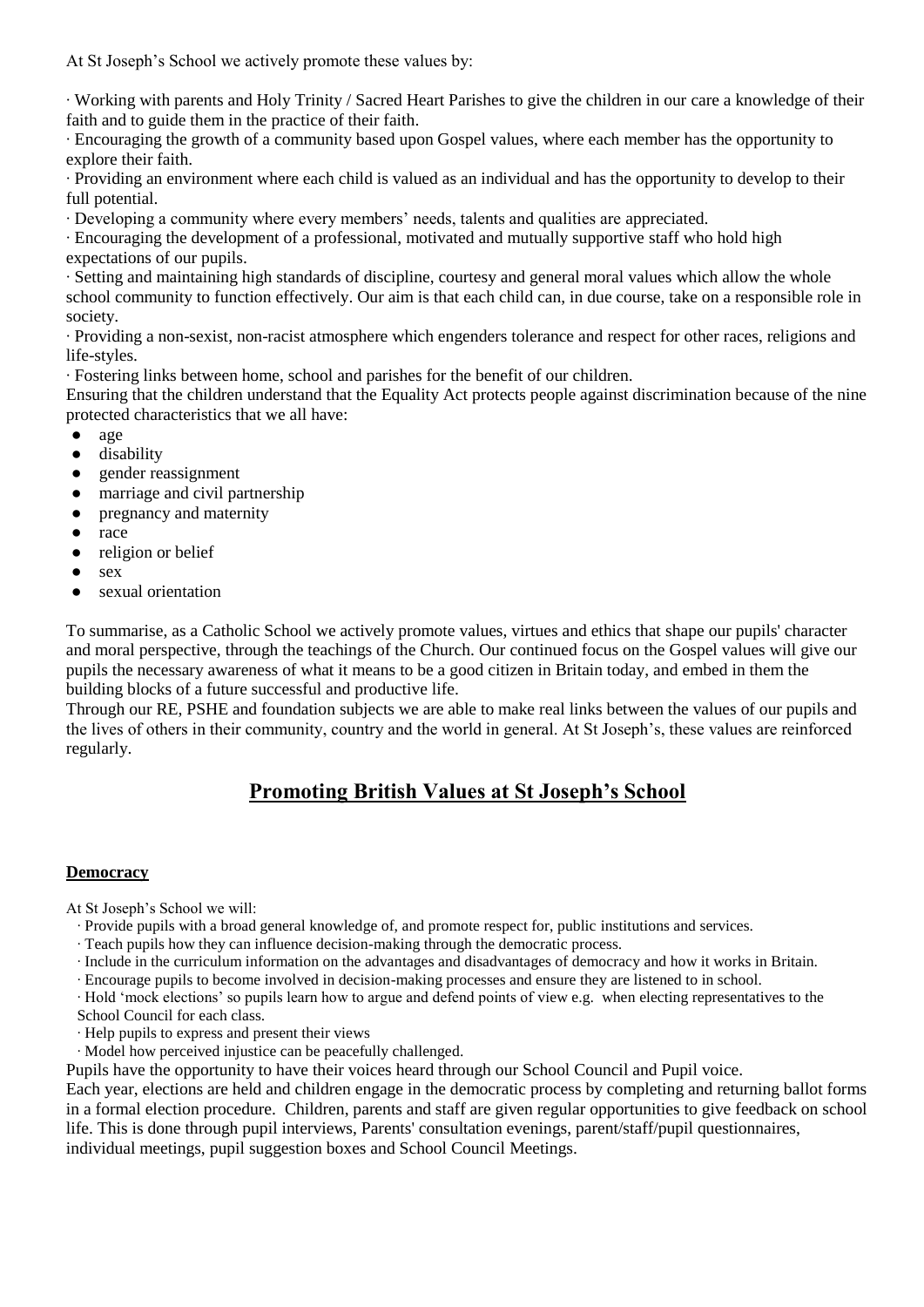# **The Rule of Law**

At St Joseph's School we will:

- ∙ Ensure school rules and expectations are clear and fair and that pupils understand the reasons for having rules.
- ∙ Help pupils to distinguish right from wrong.
- ∙ Help pupils to understand that living under the rule of law protects individuals.
- ∙ Teach pupils aspects of both civil and criminal law and discuss how this might differ from some religious laws.
- ∙ Develop approaches focused on reconciliation and justice to resolve conflicts.

The importance of Laws, whether they be those that govern the class, the school, or the country, are consistently reinforced throughout regular school days, as well as when dealing with behaviour and through school assemblies. Our school rules apply from FY to Yr6 and children are reminded of these on a regular basis. We adhere to a wellconsidered and effective behaviour policy and children are disciplined appropriately when rules are broken. This is always within the understanding of mutual respect and that we are all made *in the image and likeness of God.* We constantly remind the children about the Gospel Values and emphasise that we all need to follow and demonstrate them as part of our Catholic Life.

# **Individual Liberty**

At St Joseph's School we will:

- ∙ Support pupils to develop their self-knowledge, self-esteem and self-confidence.
- ∙ Encourage pupils to take responsibility for their behaviour, as well as knowing their rights.

∙ Implement a strong anti-bullying culture - as enshrined in our policies for Anti Bullying and Behaviour.

Within school, pupils are actively encouraged to make choices, knowing that they are in a safe and supportive environment. Developing their self-esteem and self-confidence is very important.

As a school we educate and provide boundaries for young pupils to make choices safely, through the provision of a safe environment and empowering education. Pupils are encouraged to know, understand and exercise their rights and personal freedoms and we discuss how to exercise these safely, for example through our Computing  $(ICT) - E$ Safety, R.E. and PSHE lessons. Whether it be through choice of challenge, of how they record, of participation in our numerous extra-curricular clubs and opportunities, pupils are given the freedom to make choices.

## **Tolerance of those of Different Faiths and Beliefs with Mutual Respect**

At St Joseph's School we will:

- ∙ Promote respect for individual differences in all areas of learning and interaction.
- ∙ Help pupils to acquire an understanding of, and respect for, their own and other cultures and ways of life.
- ∙ Challenge prejudicial or discriminatory behaviour.
- ∙ Learn about religions different from that of our Catholic faith.

∙ Discuss differences between people, such as differences of family situations, such as looked-after children or young carers. Our school's ethos and behaviour policy are based on Gospel values, with the important commandment being, 'Love one another as I have loved you'. Assemblies constantly promote respect for others and the importance of good manners and promote the diversity of society and the right for each person to be respected and valued equally regardless of ability, gender, faith, heritage or race. All pupils are taught the importance of self-respect, honest and open communication with others and fair play. Pupils work collaboratively and value others' opinions. Resources around the school remind the children of Gospel Values and pupils are reminded of their place in a culturally diverse society. Our Charitable works also strive to develop the understanding of different faiths and beliefs as these are focused on at times through the year.

We will do this through the following types of activities:

#### (FY to Year 1)

-Children democratically select class Bear names and child lead activities etc.. links made to the voting system and school council higher up the school.

- Children commemorate Remembrance Day understanding the symbol of the poppy. -Children use opportunities to discuss British values as significant occasions or events arise e.g a royal wedding.

#### (Year 2 to Year 4)

- Children commemorate Remembrance Day understanding the significance of the poppy and the importance of reconciliation. -Children use opportunities to discuss British values as significant occasions or events arise e.g a royal wedding.